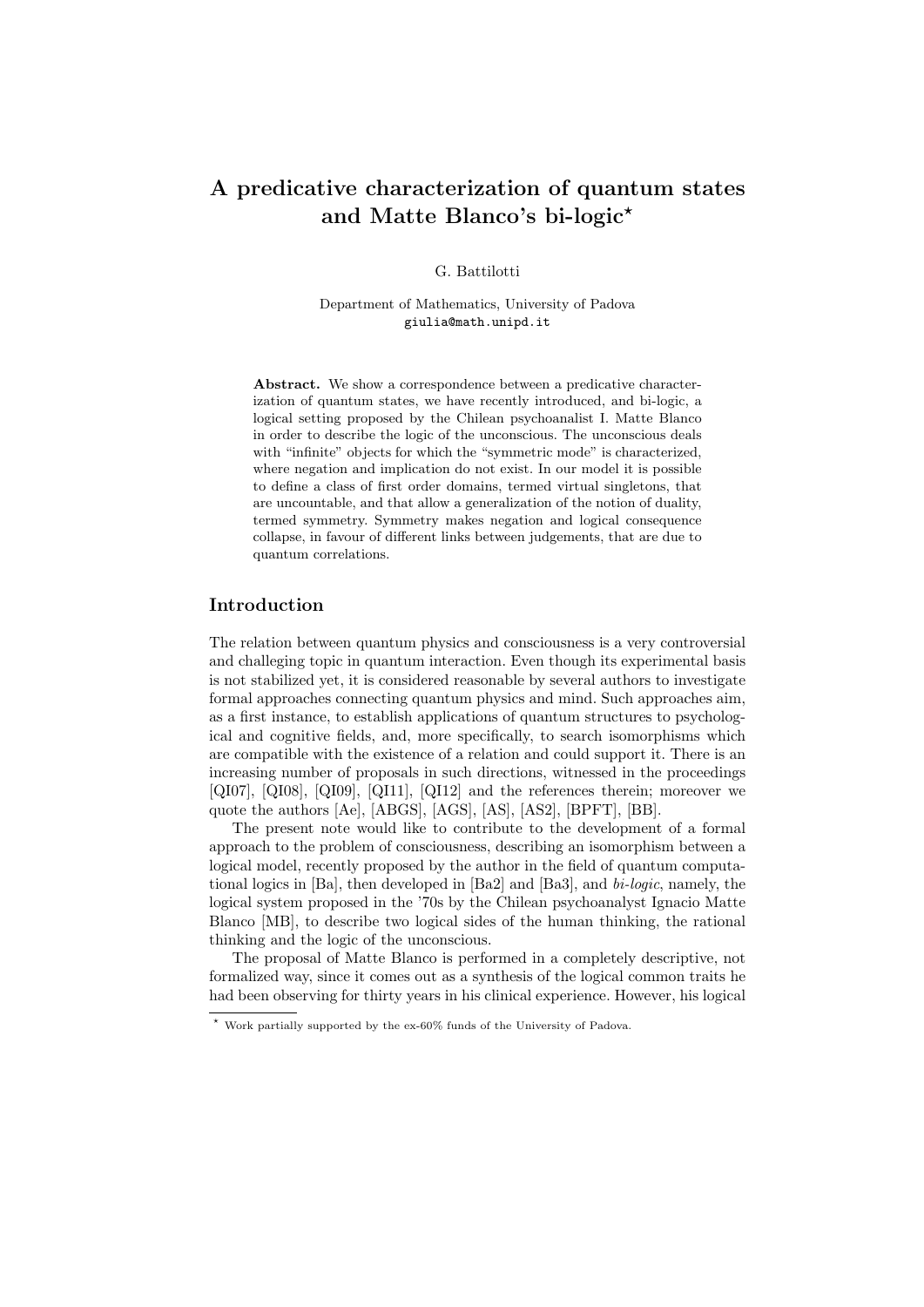approach, inspired by set theory, is very effectively synthetized in the ideas of infinite sets, and of symmetry. This makes it possible to discuss a comparison with a logical model, formally developed.

The framework in which the quantum computational model here considered has been developed is proof-theoretical, in the quite peculiar approach that was proposed in basic logic [SBF]. It is based on definitory equations, which define logical connectives and derive their rules in sequent calculus from metalinguistic links between logical judgements. The predicative interpretation of quantum states here considered results from the application of such a method to the case of some judgements in quantum physics, considering the definitory equations of quantifiers introduced in [MS] and the definition of the equality predicate given by Maietti (see [Ma]).

We think that the approach we have chosen is particularly suited to the case of a logic arising from psychoanalysis, for it is based on a direct analiysis of judgements, which can distinguish between the metalevel and the object level. Moreover, basic logic can discuss the notion of symmetry itself, in terms of logical consequence, represented, in sequent calculus, by the sequent sign  $\vdash$ . This allows a direct comparison with Matte Blanco's notion of symmetry, in terms of logical derivations and connectives.

In the following, we refer to results and definitions contained in [Ba2] and [Ba3] for the first section, and in [Ba3] for the second section.

## 1 Matte Blanco's Infinite Sets in quantum terms

Matte Blanco characterizes the objects of the unconscious thinking as "infinite" sets, for, he says, the unconscious treats the part as the whole thing. This means, in particular, that a bijection between a subset and the whole set is possible, namely the set one is considering is infinite.

We start assuming the following perpective in order to approach the infinite sets. It consists of a way of reading the well known logical distinction between propositional formulae on closed terms and quantifiers. Let us consider any set D. We remind the following result, that links membership relation, quantifiers and equality relation:

**Proposition 1.** The equivalence between the proposition  $z \in D$  and the proposition  $(\exists x \in D)x = z$  is provable from the definitory equations of the existential quantifier and of the equality relation. If  $D = \{t_1, \ldots, t_n\}$ , the sequent  $z = t_1 \vee \ldots \vee z = t_n \vdash z \in D$  is provable from the definition of the additive disjunction ∨.

The converse sequent  $z \in D \vdash z = t_1 \vee \ldots \vee z = t_n$  is not provable. We adopt the intuitionistic interpretation of disjunction. With respect to it, one can characterize a particular class of finite sets:

**Definition 1.** A finite set  $D = \{t_1, \ldots, t_n\}$  is focused by a certain logical system if and only if the sequent  $z \in D \vdash z = t_1 \vee \ldots \vee z = t_n$  is true in that system, it is unfocused otherwise.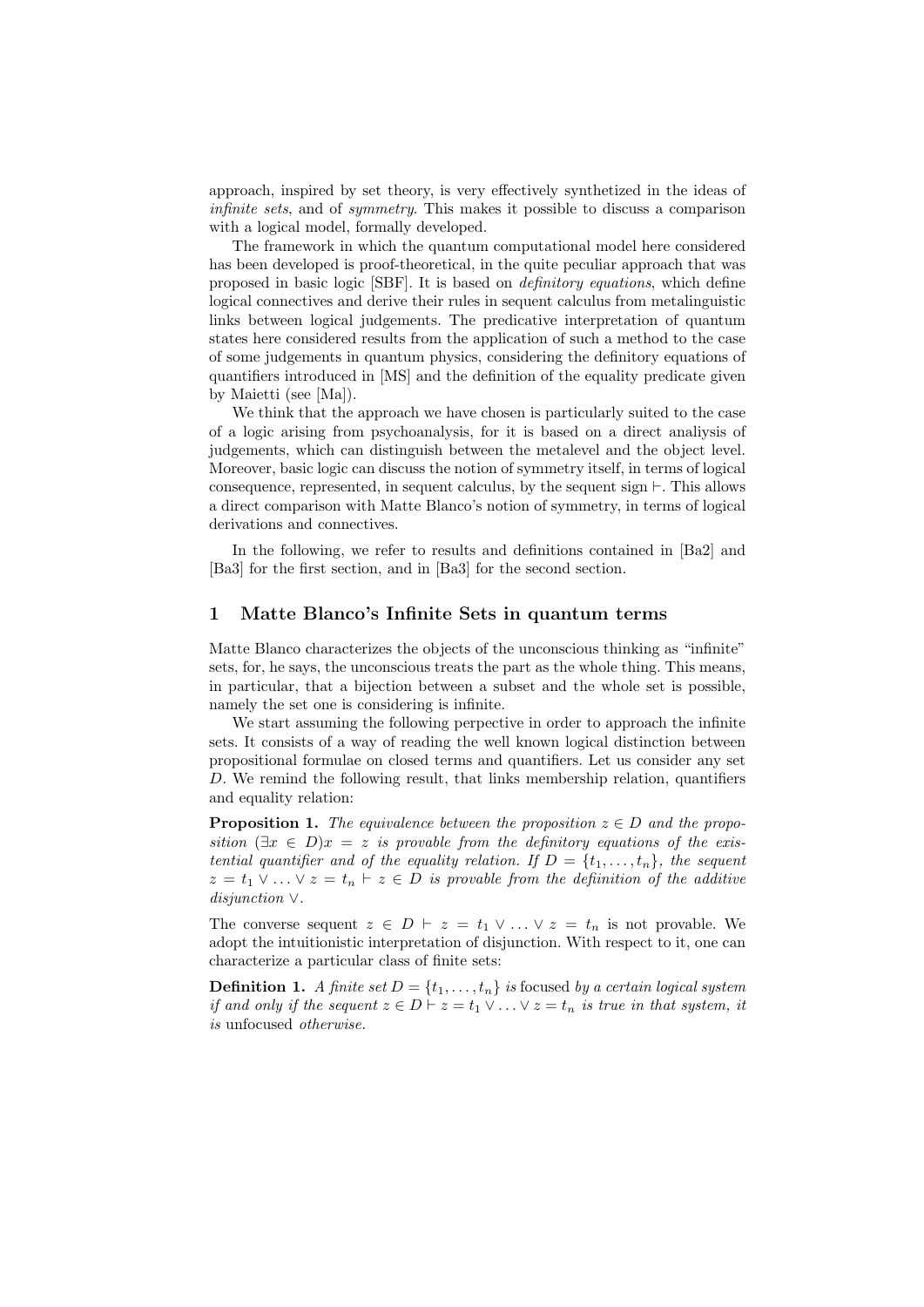A set  $D = \{t_1, \ldots, t_n\}$ , which is recognized as finite in the metalanguage, is not recognized as such inside a logical system, if it is unfocused in it, since its elements can be counted by the system only if, picking up a generic element  $z \in D$ , it can be recognized that  $z = t_i$  for some index i.

One has the following characterization of focused sets, that is very significant for our model:

**Proposition 2.** Given a finite set  $D = \{t_1, \ldots t_n\}$ , the schema  $(\forall x \in D)A(x)$ and the schema  $A(t_1)\&\ldots\&A(t_n)$  are equivalent if and only if the domain D is focused.

Such a setting is suited to introduce a predicative representation of quantum states, as follows. Let us consider a particle  $A$  and fix an observable. Then one has a random variable Z associated to the measurement of the particle with respect to that observable. One has the set

$$
D_Z = \{(s(z), p\{Z = s(z)\})\}
$$

of the outcomes of measurement with their probabilities; moreover one has the proposition

 $A(z)$ : "The particle A is in state  $s(z)$  with probability  $p\{Z = s(z)\}$ "

describeing the eventual state of the particle after measurement, in the first order variable  $z$ . If the measurement hypothesis, concerning the preparation, are denoted by  $\Gamma$ , the resulting metalinguistic assertion is:

 $\Gamma$  yield  $A(z)$  forall  $z \in D_Z$ ,

translated into "forall  $z \in D_Z$ ,  $\Gamma \vdash A(z)$ ", furtherly converted into the unique sequent  $\Gamma, z \in D_Z \vdash A(z)$ , where the sequent sign  $\vdash$  translates the metalinguistic consequence *yield* and  $z \in D$  is put as a premise of the sequent (see [MS]; notice that the premises in  $\Gamma$  do not depend on the variable z, since the measurement hypothesis cannot depend on its eventual outcome). Then one considers the definition of ∀:

$$
\Gamma \vdash (\forall x \in D)A(x)
$$
 if and only if  $\Gamma, z \in D \vdash A(z)$ 

for all formulae  $A(z)$  where z is a free variable in a domain D. It allows to our mind to attribute a state to the particle by the proposition ( $\forall x \in D_Z$ ) $A(x)$ , that hence represents  $A$  in its state.

On the contrary, one can see that the propositional formula  $A(t_1) \& \ldots \& A(t_n)$ , on the closed terms  $t_i$  describes the mixed state obtained after measurement, rather than the pure state. This follows from the definition of the propositional conjunction &. For, it is true that the preparation  $\Gamma$  yields  $A(t_i)$  for every i: in logic, every sequent  $\Gamma \vdash A(t_i)$  is derived from the sequent  $\Gamma, z \in D_Z \vdash A(z)$  by the substitution  $t_i/z$  in the sequent, then cutting the true assumption  $t_i \in D_Z$ . Then, we say that substituting represents a measurement in logic.

Characterization 2 shows that the nature, pure or mixed, of states, can be told in terms of sets, since the set  $D_Z = \{t_1, \ldots t_n\}$  of the eventual outcomes of measurement has a finite description, by means of the propositional intuitionistic disjunction ∨, after quantum superposition has collapsed. So, quantum superposition corresponds to the infinite character of the set  $D<sub>Z</sub>$ .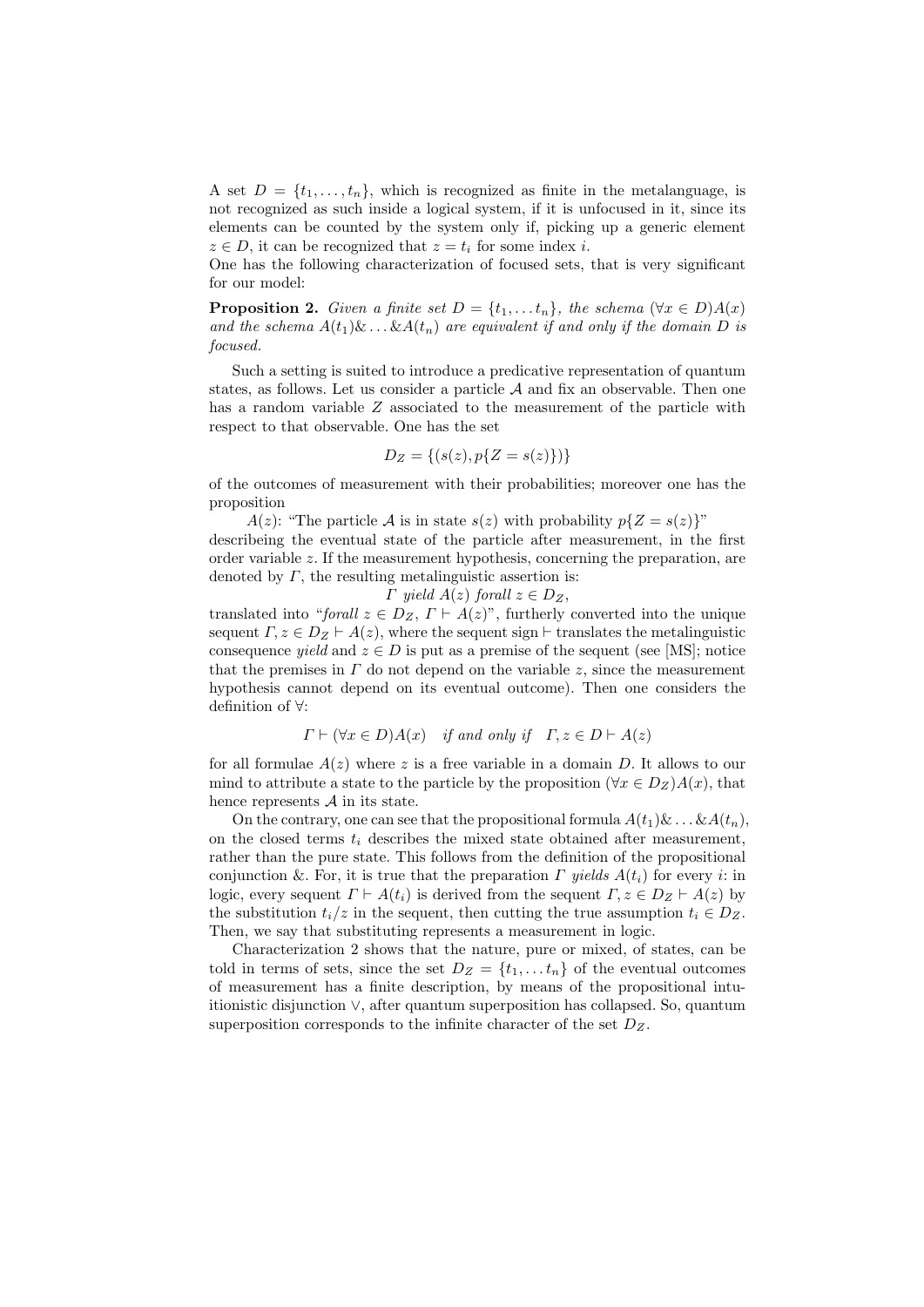#### 2 Virtual singletons: converting duality into symmetry

Following Matte Blanco, the logical mode of the unconscious is symmetric. This means, primarily, that the unconscious treats every relation as if it were symmetric. The "symmetric mode" and the "infinite mode" are strongly related in Matte Blanco: one has an infinite cardinality since the unconscious considers the part as the whole thing, since the inclusion relation is treated as if it were symmetric. Notice that the unique sets for which this happens, for nonempty subsets, are singletons. Moreover, the same sets characterize the original requirement by Matte Blanco, since a set has only symmetric relations if and only if it is a singleton. So, in order to treat the symmetric mode, we need to introduce infinite sets acting as singletons: then "normal" singletons will be the finite shadow of them.

By definition, singletons are sets V for which there is an  $u \in V$  such that, if  $z \in V$ , then  $z = u$ . Then we write  $V = \{u\}$ . It is quite natural to assume the sequent  $z \in V \vdash z = u$  (where u is a closed term denoting the same element), by extensionality.

Then, in a normal logical setting, singletons are focused. However, they are quite close to unfocused sets, since they are not splitted by a disjunction. We assume that the particular odd logical behaviour of singletons is due to their borderline situation and we claim the existence of *virtual singletons*, namely unfocused sets characterized as singletons. Since unfocused sets are characterized as first order domains of quantifiers, we need to displace our characterization of singletons from sets to domains of predicative formulae. So we consider the following:

 $(\forall x \in V)A(x) = (\exists x \in V)A(x)$  is true for every A, if and only if V is a (virtual) singleton.

Namely quantification is performed by a unique connective rather than by the couple  $(\forall, \exists)$  of dual connectives. In our quantum model, this produces other logical features discussed by Matte Blanco, such as paraconsistency, absence of negation and of logical consequence.

We need to show non trivial virtual singletons in a predicative model of quantum states. We have shown that non trivial virtual singletons are conceivable only if the logic we are considering does not admit the substitution rule for them. Since in the model substituting means measuring, virtual singletons can exist only prior to measurement. The specific model for this is obtained considering, as an observable, the spin, that has no classical equivalent. Let us fix an axis, say the  $z$  axis. The measurement of the spin observable, on particles in the sharp states ↑ and ↓, determines, as domains, two singletons. The formulae quantified on such domains are equivalent to propositional formulae, since their domains are singletons. They are interpretable as pairs of opposites: one puts a duality  $\perp$  that can switch  $\uparrow$  and  $\downarrow$ . It is the logical translation of the application of the Pauli matrix  $\sigma_X$ , namely the NOT gate of computation. As is well known, a duality between couple of opposite literals can be inductively extended to all formulae, in order to obtain a negation (Girard's negation), which satisfies the equivalence  $A \vdash B$  if and only if  $B^{\perp} \vdash A^{\perp}$ , for every formulae A, B.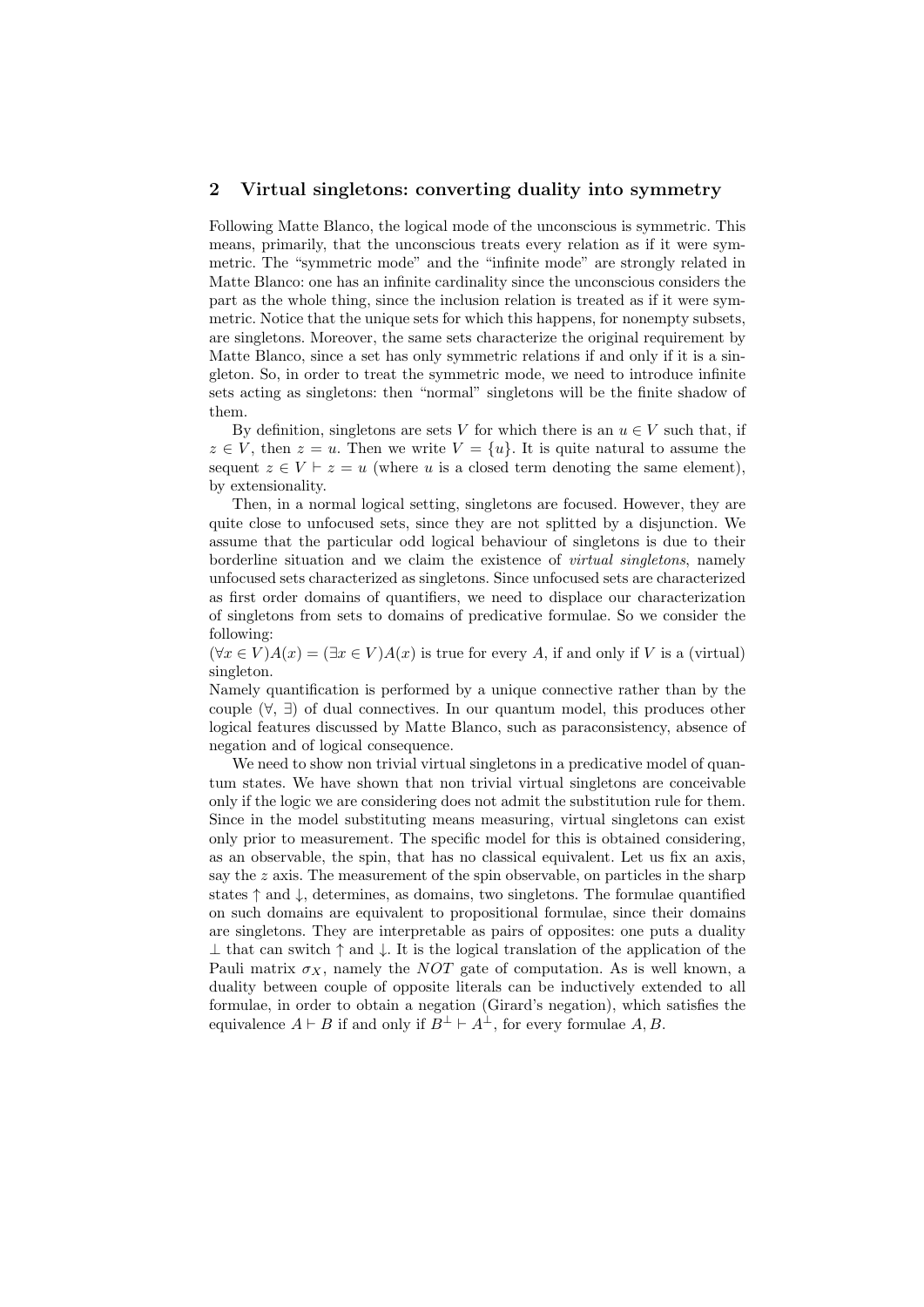On the other side, in the same measurement context, the dual states (written  $|+\rangle = 1/\sqrt{2}|\downarrow\rangle + 1/\sqrt{2}|\uparrow\rangle$  and  $|-\rangle = 1/\sqrt{2}|\downarrow\rangle - 1/\sqrt{2}|\uparrow\rangle$ , respectively, as vectors in the ket notation) are switched by the Pauli matrix  $\sigma_Z$ . On the contrary, they are eigenvectors for  $\sigma_X$ . In turn, we can translate all this into logic. Then, in logic, particles in the dual states correspond to predicative formulae which are fixed points for the duality  $\perp$ . Then such formulae satisfy the equivalence  $A \vdash B$  if and only if  $B \vdash A$ . This eliminates the direction of logical consequence, represented by  $\vdash$ . The set associated to the measurement of  $|+\rangle$  and  $|-\rangle$  contains the two pieces of information "up" and "down", one of which can be considered the negation of the other, as just seen. Changing the measurement context and measuring the spin w.r.t the x axis,  $|+\rangle$  and  $|-\rangle$  would produce an objective property, since the domains would be, provably, singletons. The corresponding formulae would be equivalent to propositional formulae that would be switched by the duality corresponding to  $\sigma_Z$ . However, different spin observables are incompatible, hence, once the measurement context has been fixed, the domain of particles in the dual states is a virtual singleton: for it is unfocused and one can see, by means of the duality originated by  $\sigma_Z$ , that the equality  $(\forall x \in V)A(x) = (\exists x \in V)A(x)$  is true for the first order domains originated by  $|+\rangle$  and  $|-\rangle$ .

So we find the logical framework expected by bi-logic: an asymmetric mode where negation is meaningful, a symmetric mode where negation is meaningless. The second is given by virtual singletons, that are infinite sets. In the virtual singletons of the spin model just seen, opposite pieces of information coexist. In the symmetric mode, negation is meaningless since the opposite coexist. This is one of the features of the unconscious thinking, termed condensation, that, as pointed out by Matte Blanco, is related to the absence of negation.

A further feature of the unconscious thinking is displacement. Following Matte Blanco, it also goes back to the symmetric mode, since two different subclasses of the same class are treated as identical by the unconscious, due to symmetry: both subclasses are identified with the larger class and then treated as identical. In such a case, symmetry is applied at the second order. In the predicative model, one can widen the action of virtual singletons to the second order, considering "virtual singletons of indexes of formulae" that allow to identify formulae whose index is in the same virtual singleton. This allows, in particular, to represent the quantum correlations of the Bell's states, since the correlation takes place when the same variable is displaced elsewhere, considering another index. We think that the same kind of identification at the second order, namely at the level of formulae, could be exploited in order to justify displacement. Matte Blanco discusses the possibility of different logical links to be discovered for the logic of the unconscious. A further anaysis of the consequences of virtual singletons of indexes of formulae in logic is in progress. However, we consider it very intriguing to find that what hides logical consequence supplies, at the same time, a different way to link judgements, by means of correlations of which we cannot be aware.